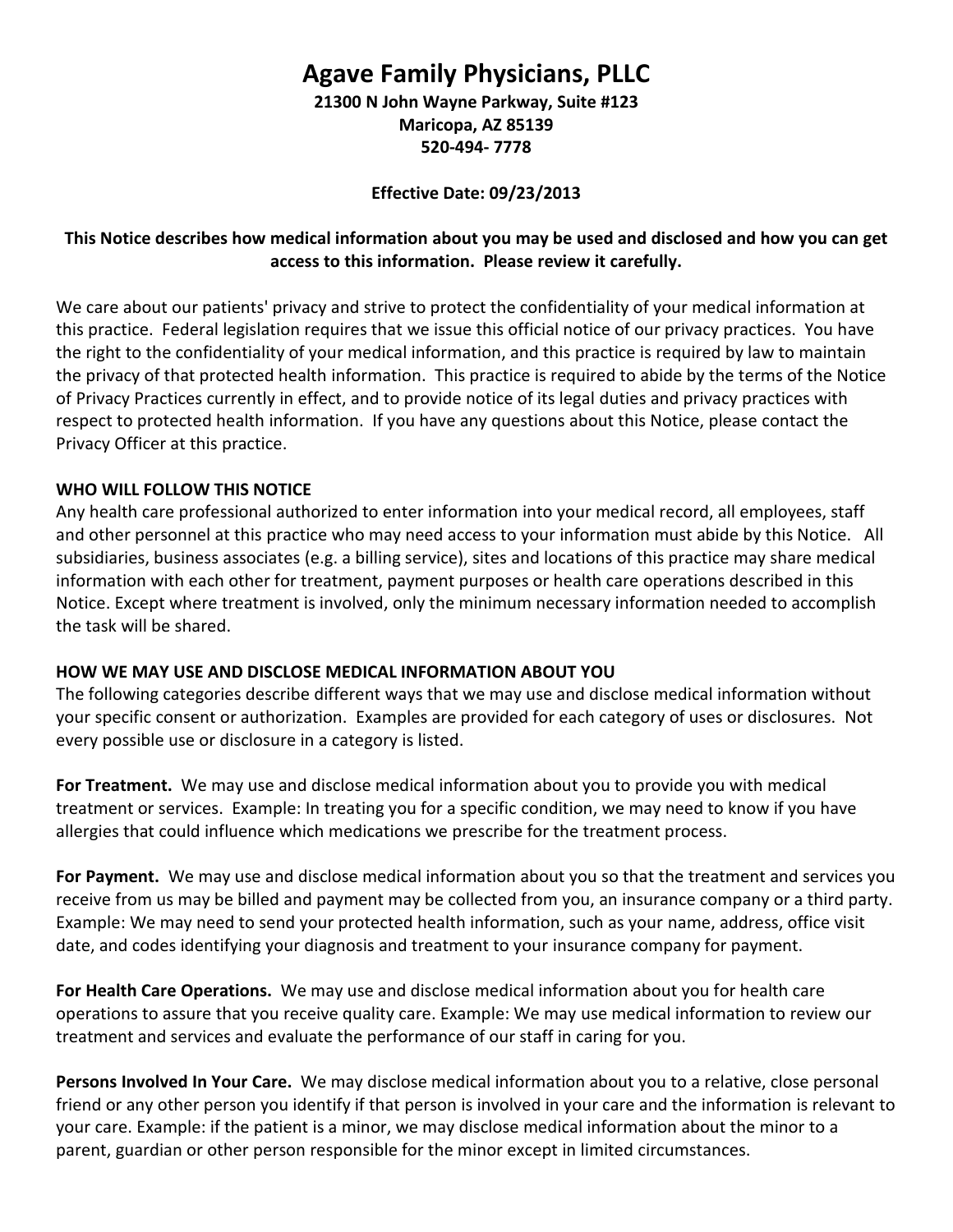**Required By Law.** We will use and disclose medical information about you whenever we are required by law to do so. There are many state and federal laws that require us to use and disclose medical information. Example: State law requires us to report gunshot wounds and other injuries to the police and to report known or suspected child abuse or neglect to the Department of Social Services. We will comply with those state laws and with all other applicable laws.

## **NATIONAL PRIORITY USES AND DISCLOSURES MADE WITHOUT YOUR CONSENT OR AUTHORIZATION**

When permitted by law, we may use or disclose medical information about you without your permission for activities that are recognized as "national priorities." The government has determined that under certain circumstances, it is so important to disclose medical information that it is acceptable to disclose medical information without the individual's permission. Some examples include:

- Law enforcement or correctional institution, such as required during an investigation by a correctional institution of an inmate;
- Threat to health or safety, such as to avert or lessen a serious threat;
- Workers' compensation or similar programs, such as for the processing of claims;
- Abuse, neglect or domestic violence, such as if you are an adult and we reasonably believe you may be a victim of abuse;
- Health oversight activities, such as to a government agency to investigate possible insurance fraud;
- Court or legal proceedings, such as if a judge orders us to do so;
- Research organizations, such as if the organization has satisfied certain conditions about protecting the privacy of medical information;
- Coroner or medical examiner for identification of a body;
- Public health activities, such as required by the US Food and Drug Administration (FDA); and
- Certain government functions, such as using or disclosing for government functions like military and veterans' activities and national security and intelligence activities.

## **USES AND DISCLOSURES OF PROTECTED HEALTH INFORMATION REQUIRING YOUR WRITTEN AUTHORIZATION**

The following uses and disclosures of medical information about you will only be made with your authorization (signed permission) from you or your personal representative:

- Uses and disclosures for marketing purposes.
- Uses and disclosures that constitute the sales of medical information about you.
- Most uses and disclosures of psychotherapy notes, if we maintain psychotherapy notes.
- Any other uses and disclosures not described in this Notice.

You have several rights with respect to medical information about you. This section of the Notice will briefly mention each of these rights. If you would like to know more about your rights, please contact our Privacy Officer.

Other uses and disclosures of medical information not covered by this Notice or the laws that apply to us will be made only with your written authorization. If you give us permission to use or disclose medical information about you, you may revoke that permission, in writing, at any time. If you revoke your permission, we will thereafter no longer use or disclose medical information about you for the reason covered by your written authorization. You understand that we are unable to take back any disclosures we have already made with your permission, and that we are required to retain our records of the care we have provided you.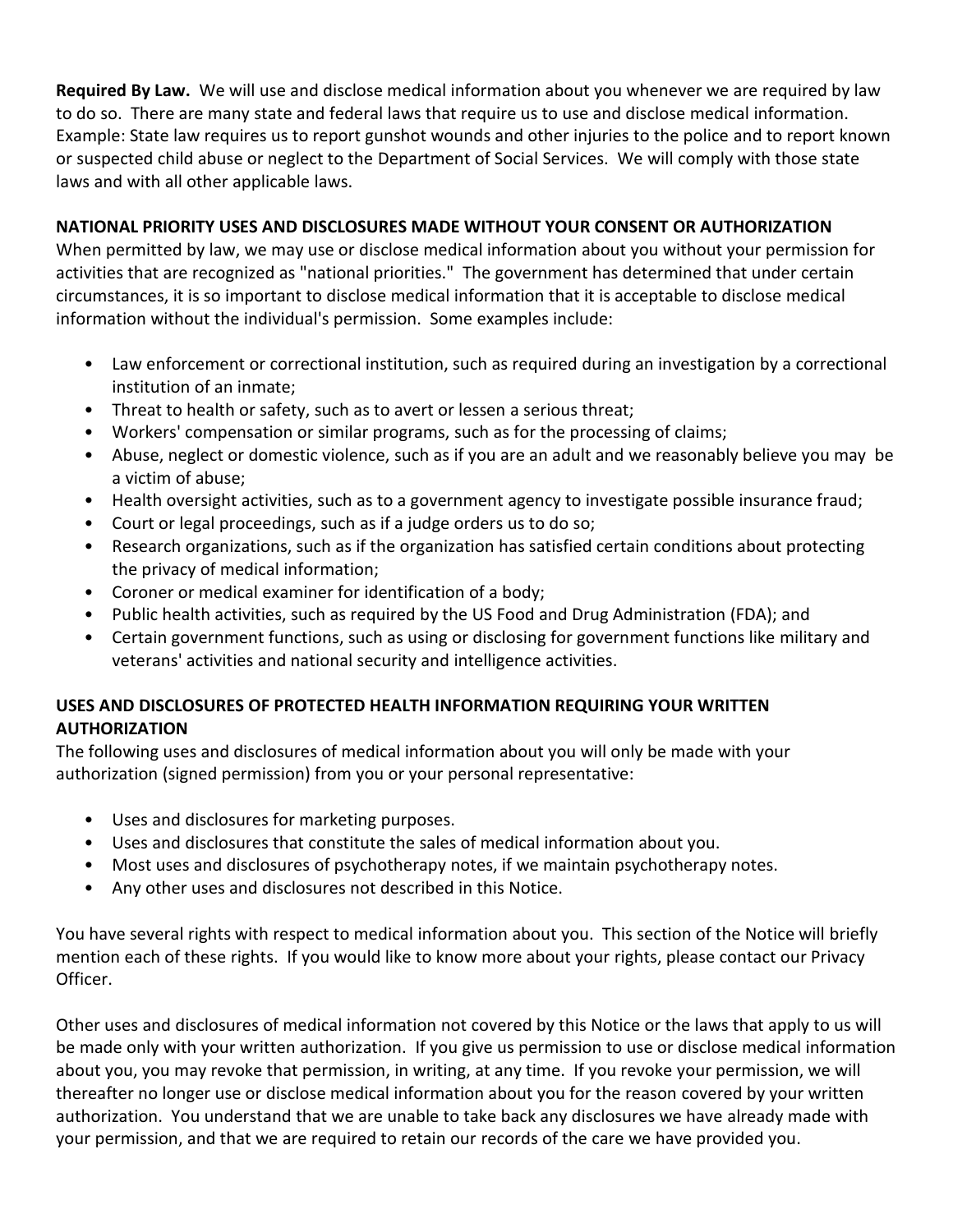#### **YOUR INDIVIDUAL RIGHTS REGARDING YOUR MEDICAL INFORMATION**

**Complaints.** If you believe your privacy rights have been violated, you may file a complaint with the Privacy Officer at this practice or with the Secretary of the Department of Health and Human Services. All complaints must be submitted in writing. You will not be penalized or discriminated against for filing a complaint.

To file a written complaint with us, you may bring your complaint directly to our Privacy Officer, or you may mail it to the following address:

Agave Family Physicians PLLC 21300 N John Wayne Parkway, Suite 123 Maricopa, AZ 85139

To file a written complaint with the federal government, please use the following contact information:

Office for Civil Rights U.S. Department of Health and Human Services 200 Independence Avenue, S.W Room 509F, HHH Building Washington, D.C. 20201

Toll-Free Phone: 1-(877) 696-6775 Website: http://www.hhs.gov/ocr/privacy/hipaa/complaints/index.html Email: OCRComplaint@hhs.gov

**Right To Request Restrictions On Uses And Disclosures.** You have the right to request that we limit the use and disclosure of medical information about you for treatment, payment and healthcare operations. Under federal law, we must agree to your request and comply with your requested restriction(s) if:

- 1. Except as otherwise required by law, the disclosure is to a health plan for purpose of carrying out payment of healthcare operation (and is not for purposes of carrying out treatment); and,
- 2. The medical information pertains solely to a healthcare item or service for which the healthcare provided involved has been paid out-of-pocket in full.

Once we agree to your request, we must follow your restrictions (except if the information is necessary for emergency treatment). You may cancel the restrictions at any time. In addition, we may cancel a restriction at any time as long as we notify you of the cancellation and continue to apply the restriction to information collected before the cancellation.

You also have the right to request that we restrict disclosures of your medical information and healthcare treatment(s) to a health plan (health insurer) or other party, when that information relates solely to a healthcare item or service for which you, or another person on your behalf (other than a health plan), has paid us for in full. Once you have requested such restriction(s), and your payment in full has been received, we must follow your restrictions(s).

**Right To Request Confidential Communications.** You have the right to request how we should send communications to you about medical matters, and where you would like those communications sent. To request confidential communications, you must make your request to the Privacy Officer at this practice. We will not ask you the reason for your request. We will accommodate all reasonable requests. Your request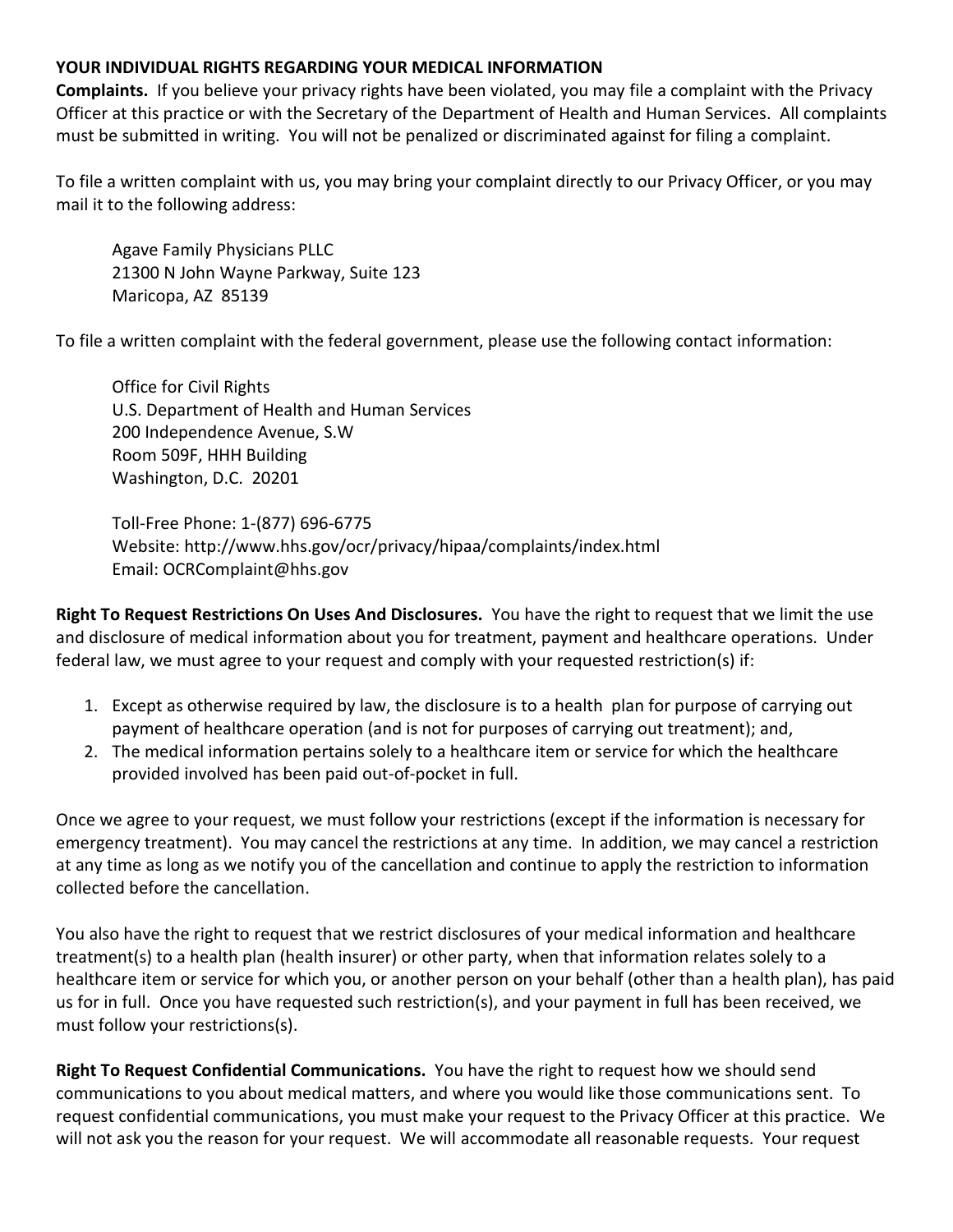must specify how or where you wish to be contacted. We reserve the right to deny a request if it imposes an unreasonable burden on the practice.

**Right To Inspect And Copy.** You have the right to inspect and copy medical information that may be used to make decisions about your care. Usually this includes medical and billing records but does not include psychotherapy notes, information compiled for use in a civil, criminal, or administrative action or proceeding, and protected health information to which access is prohibited by law. To inspect and copy medical information that may be used to make decisions about you, you must submit your request in writing to the Privacy Officer at this practice. If you request a copy of the information, we reserve the right to charge a fee for the costs of copying, mailing or other supplies associated with your request. We may deny your request to inspect and copy in certain very limited circumstances. If you are denied access to medical information, you may request that the denial be reviewed. Another licensed health care professional chosen by this practice will review your request and the denial. The person conducting the review will not be the person who denied your request. We will comply with the outcome of the review.

**Right To Amend.** If you feel that medical information we have about you is incorrect or incomplete, you may ask us to amend the information. You have the right to request an amendment for as long as the information is kept. To request an amendment, your request must be made in writing and submitted to the Privacy Officer at this practice. In addition, you must provide a reason that supports your request. We may deny your request for an amendment if it is not in writing or does not include a reason to support the request. In addition, we may deny your request if the information was not created by us, is not part of the medical information kept at this practice, is not part of the information which you would be permitted to inspect and copy, or which we deem to be accurate and complete. If we deny your request for amendment, you have the right to file a statement of disagreement with us. We may prepare a rebuttal to your statement and will provide you with a copy of any such rebuttal. Statements of disagreement and any corresponding rebuttals will be kept on file and sent out with any future authorized requests for information pertaining to the appropriate portion of your record.

**Right To An Accounting Of Disclosures We Have Made.** You have the right to receive an accounting (which means a detailed listing) of disclosures that we have made for the previous six (6) years. If you would like to receive an accounting, you may send us a letter requesting an accounting, fill out an Accounting Request Form, or contact our Privacy Officer. Accounting Request Forms are available from our Privacy Center.

The accounting will not include several types of disclosures, including disclosures for treatment, payment or healthcare operations. If we maintain your medical records in an Electronic Health Record (EHR) system, you may request inclusion of disclosures for treatment, payment or healthcare operations. The accounting will also not include disclosures made prior to April 14, 2003.

If you request an accounting more than once every twelve (12) months, we may charge you a fee to cover the costs of preparing the accounting.

**Right To Request An Alternative Method Of Contact.** You have the right to request to be contacted at a different location or by a different method. For example, you may prefer to have all written information mailed to your work address rather than to your home address.

We will agree to any reasonable request for alternative methods of contact. If you would like to request an alternative method of contact, you must provide us with a request in writing. You may write us a letter or fill out an Alternative Contact Request Form. Alternative Contact Request Forms are available from our Privacy Officer.